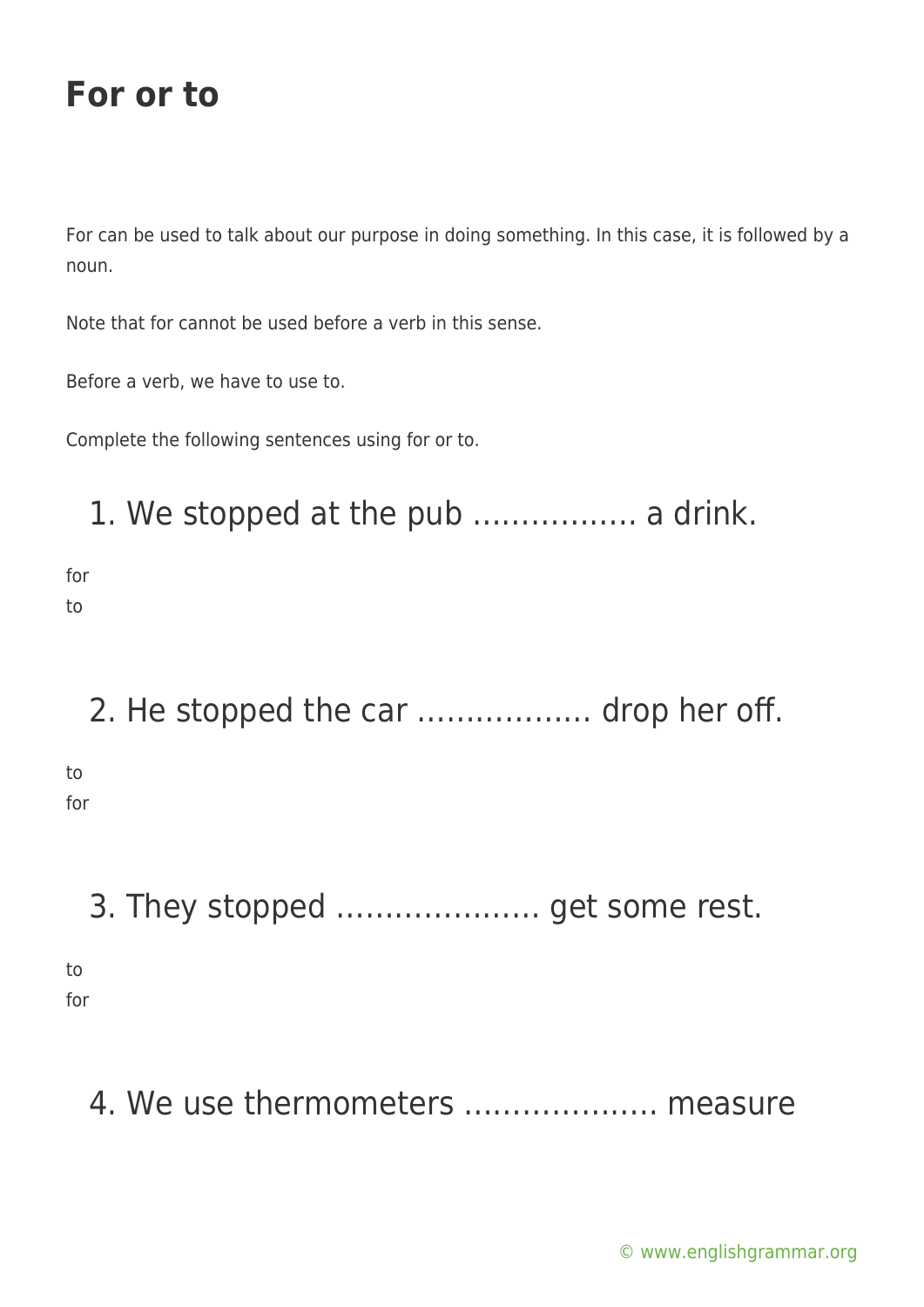temperatures.

for to

5. It was hard ………………… finish on time.

to for

> 6. I went to his office ………………… a talk with him.

for to

7. He was sent to prison ………………. stealing.

to

for

8. She was angry with me …………………. lying to her.

for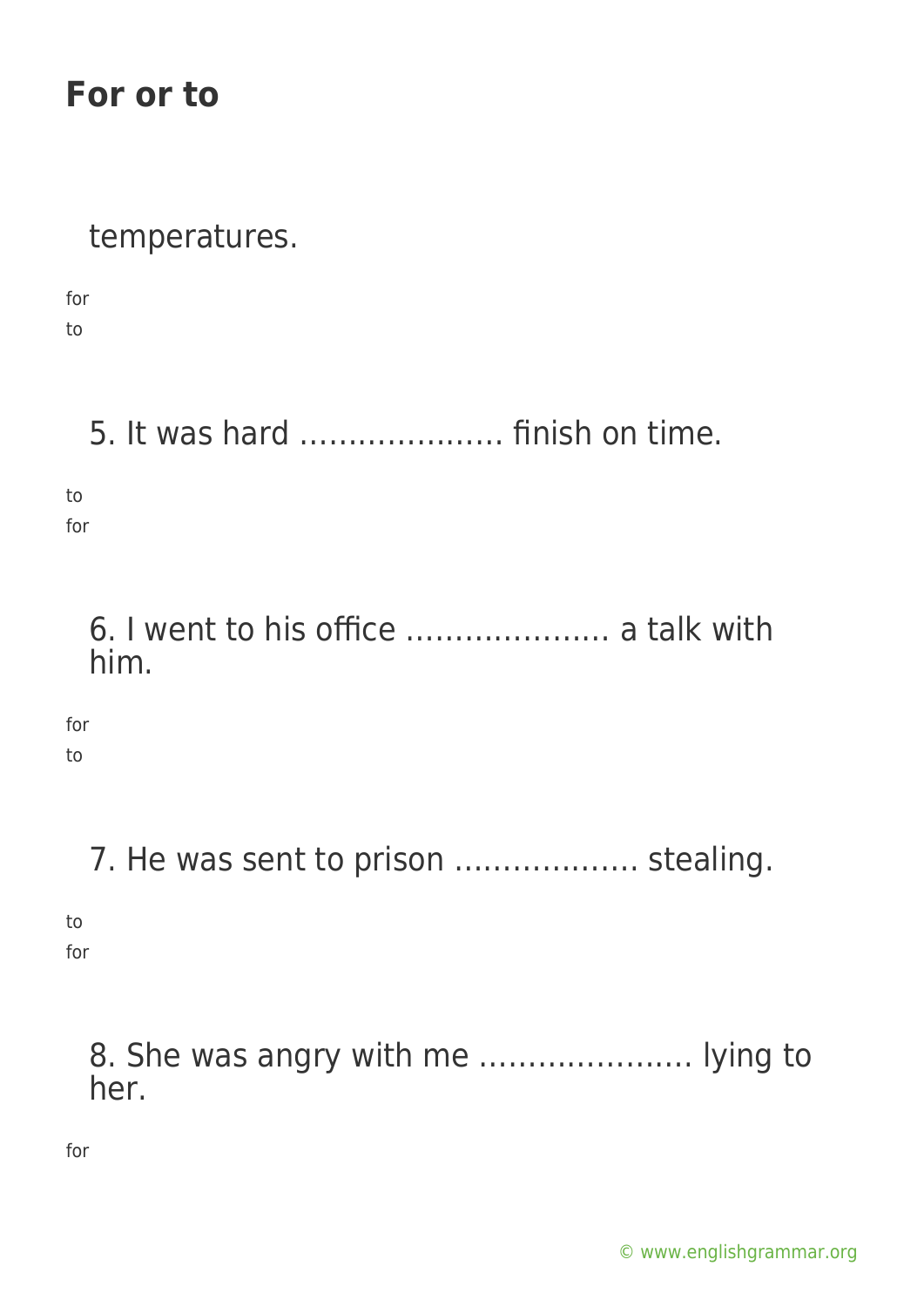to

#### 9. I went to Mexico ……………….. meet my brother who lives there.

to

for

#### 10. A barometer is used ………………… measuring pressure.

to for

#### Answers

- 1. We stopped at the pub for a drink.
- 2. He stopped the car to drop her off.
- 3. They stopped to get some rest.
- 4. We use thermometers to measure temperatures.
- 5. It was hard to finish on time.